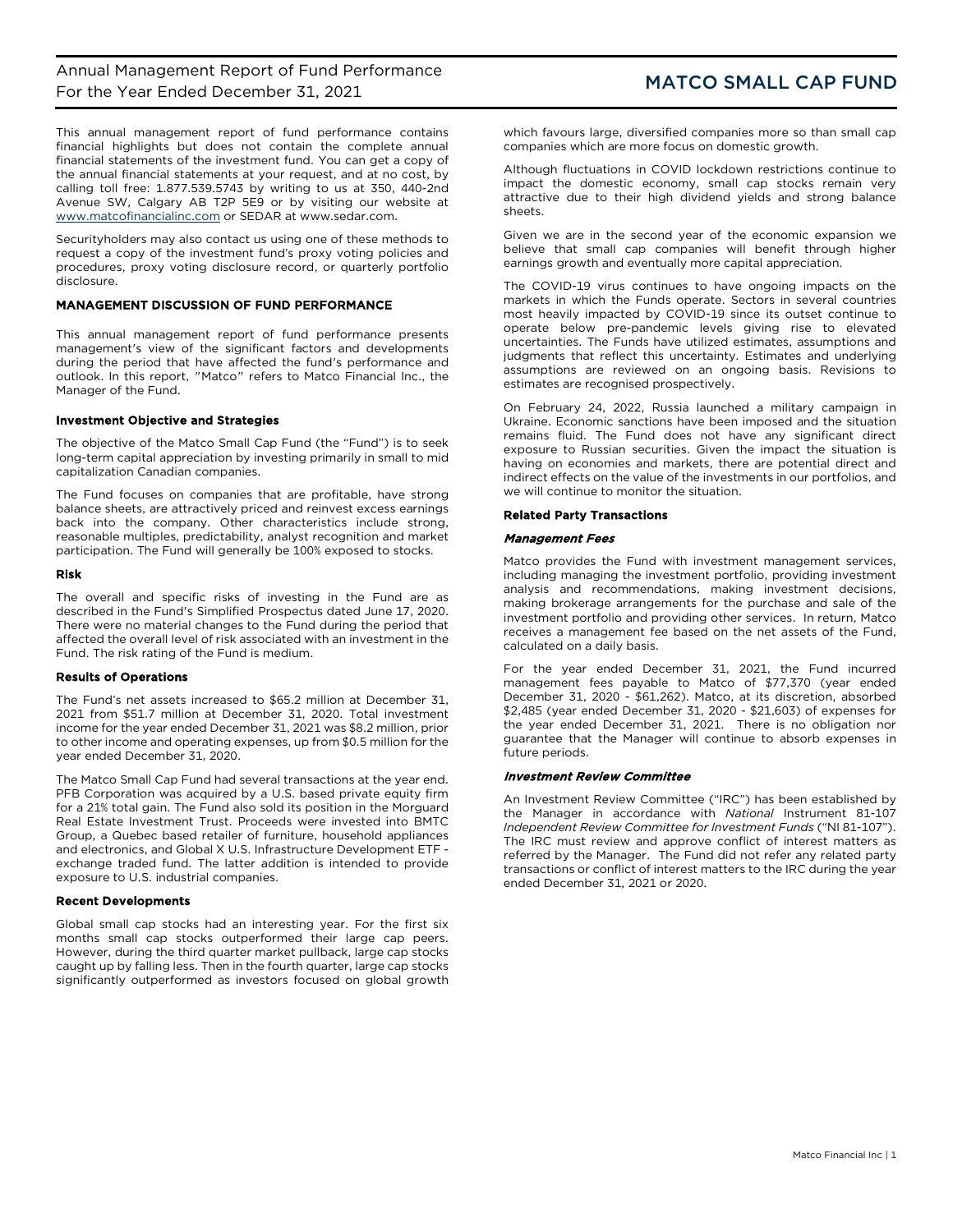# FINANCIAL HIGHLIGHTS

The following tables show selected key financial information about the Fund and are intended to help you understand the Fund's financial performance over the past six years.

# The Fund's Net Assets per Unit (1)(2)(3)(4)

| <b>SERIES A</b>                                                 | 2021        | 2020        | 2019        | 2018        | 2017         | 2016         |
|-----------------------------------------------------------------|-------------|-------------|-------------|-------------|--------------|--------------|
| Net assets, beginning of period/year(1)(2)                      | 9.45        | 9.57        | 13.65       | 16.38       | 15.83        | 14.04        |
|                                                                 |             |             |             |             |              |              |
| Increase (decrease) from operations <sup>(2):</sup>             |             |             |             |             |              |              |
| Total revenue                                                   | 0.52        | 0.41        | 0.70        | 0.69        | 0.45         | 0.39         |
| Total expenses                                                  | (0.35)      | (0.35)      | (0.41)      | (0.63)      | (0.41)       | (0.37)       |
| Net realized gains (losses)                                     | 0.20        | (1.21)      | (0.12)      | 0.80        | 1.25         | (0.40)       |
| Net unrealized gains (losses)                                   | 0.80        | 0.73        | 0.27        | (2.87)      | (1.10)       | 2.32         |
| Total increase (decrease) from operations <sup>(2)</sup> :      | 1.17        | (0.42)      | 0.44        | (2.01)      | 0.19         | 1.94         |
| Distributions $(3)$ :                                           |             |             |             |             |              |              |
| From net investment income (excluding dividends)                |             |             | (0.13)      |             |              |              |
| From dividends                                                  | (0.26)      | (0.06)      | (0.43)      | (0.58)      | (0.37)       | (0.24)       |
| From capital gains                                              |             |             | (1.82)      |             | (0.44)       |              |
| Total distributions:                                            | (0.26)      | (0.06)      | (2.38)      | (0.58)      | (0.81)       | (0.24)       |
| Net assets, end of period/year                                  | 10.34       | 9.45        | 9.57        | 13.65       | 16.38        | 15.83        |
|                                                                 |             |             |             |             |              |              |
| <b>Ratios and Supplemental Data</b>                             |             |             |             |             |              |              |
| Total net asset value <sup>(4)(5)</sup>                         | \$195,724   | \$178,094   | \$262,821   | \$142,002   | \$211,511    | \$462,730    |
| Number of units outstanding <sup>(5)</sup>                      | 18,920      | 18,842      | 27,451      | 10,405      | 12,911       | 29,237       |
| Management expense ratio, including income taxes <sup>(6)</sup> | 2.24%       | 3.65%       | 2.23%       | 2.38%       | 2.31%        | 2.22%        |
| Management expense ratio, excluding income taxes <sup>(6)</sup> | 2.24%       | 2.38%       | 2.36%       | 2.38%       | 2.31%        | 2.22%        |
| Management expense ratio before absorptions <sup>(6)</sup>      | 2.25%       | 3.70%       | 2.23%       | 2.38%       | 2.31%        | 2.22%        |
| Portfolio turnover rate(7)                                      | 41.62%      | 80.86%      | 55.96%      | 82.52%      | 76.27%       | 50.33%       |
| Trading expense ratio <sup>(8)</sup>                            | 0.16%       | 0.27%       | 0.28%       | 0.33%       | 0.33%        | 0.37%        |
| Net asset value per unit                                        | \$10.34     | \$9.45      | \$9.57      | \$13.65     | \$16.38      | \$15.83      |
|                                                                 |             |             |             |             |              |              |
| <b>SERIES F</b>                                                 | 2021        | 2020        | 2019        | 2018        | 2017         | 2016         |
| Net assets, beginning of period/year(1)(2)                      | 9.48        | 9.58        | 15.67       | 18.66       | 17.89        | 15.79        |
|                                                                 |             |             |             |             |              |              |
| Increase (decrease) from operations <sup>(2):</sup>             |             |             |             |             |              |              |
| Total revenue                                                   | 0.52        | 0.42        | 0.73        | 0.75        | 0.56         | 0.43         |
| Total expenses                                                  | (0.24)      | (0.27)      | (0.28)      | (0.49)      | (0.33)       | (0.33)       |
| Net realized gains (losses)                                     | 0.21        | (1.17)      | (0.12)      | 2.30        | 1.14         | (0.47)       |
| Net unrealized gains (losses)                                   | 0.72        | 0.97        | 0.54        | (5.50)      | 0.30         | 2.75         |
| Total increase (decrease) from operations <sup>(2)</sup> :      | 1.21        | (0.05)      | 0.87        | (2.94)      | 1.67         | 2.38         |
| Distributions <sup>(3)</sup> :                                  |             |             |             |             |              |              |
| From net investment income (excluding dividends)                |             |             | (0.14)      |             |              |              |
| From dividends                                                  | (0.34)      | (0.11)      | (0.49)      | (0.66)      | (0.42)       | (0.28)       |
| From capital gains                                              |             |             | (2.10)      |             | (0.50)       |              |
| Total distributions:                                            | (0.34)      | (0.11)      | (2.73)      | (0.66)      | (0.92)       | (0.28)       |
| Net assets, end of period/year                                  | 10.37       | 9.48        | 9.58        | 15.67       | 18.66        | 17.89        |
|                                                                 |             |             |             |             |              |              |
| <b>Ratios and Supplemental Data</b>                             |             |             |             |             |              |              |
| Total net asset value(4)(5)                                     | \$5,642,401 | \$5,019,615 | \$5,481,993 | \$4,863,144 | \$11,423,741 | \$10,687,176 |
| Number of units outstanding(5)                                  | 544,097     | 529,731     | 572,442     | 310,443     | 612,097      | 597,310      |
| Management expense ratio, including income taxes <sup>(6)</sup> | 1.51%       | 2.83%       | 1.49%       | 1.62%       | 1.55%        | 1.59%        |
| Management expense ratio, excluding income taxes <sup>(6)</sup> | 1.51%       | 1.57%       | 1.63%       | 1.62%       | 1.55%        | 1.59%        |
| Management expense ratio before absorptions <sup>(6)</sup>      | 1.51%       | 2.88%       | 1.49%       | 1.62%       | 1.55%        | 1.59%        |
| Portfolio turnover rate(7)                                      | 41.62%      | 80.86%      | 55.96%      | 82.52%      | 76.27%       | 50.33%       |
| Trading expense ratio <sup>(8)</sup>                            | 0.16%       | 0.27%       | 0.28%       | 0.33%       | 0.33%        | 0.37%        |
| Net asset value per unit                                        | \$10.37     | \$9.48      | \$9.58      | \$15.67     | \$18.66      | \$17.89      |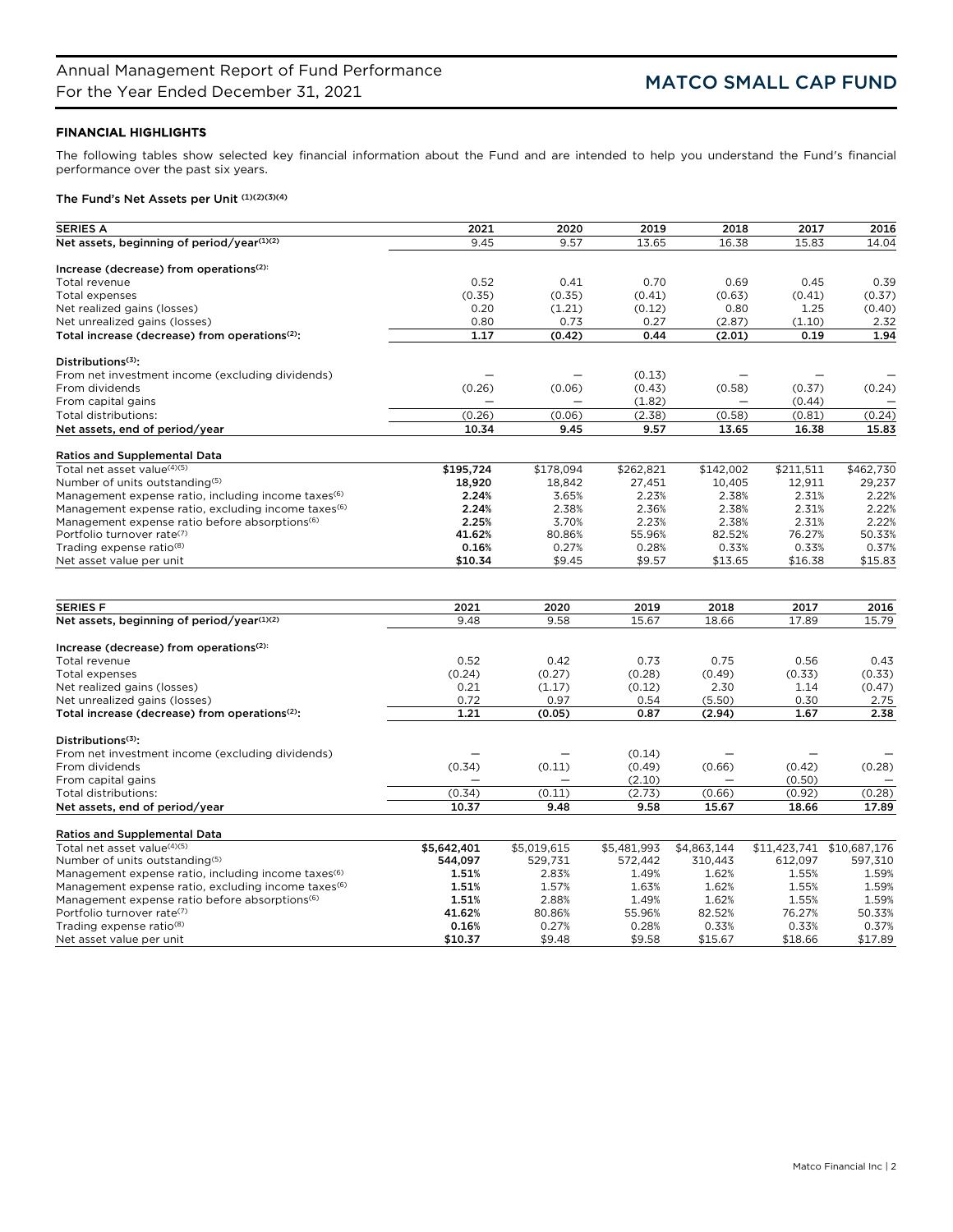| <b>SERIES N</b>                                                                    | 2021   | 2020     | 2019      | 2018      |        |        |
|------------------------------------------------------------------------------------|--------|----------|-----------|-----------|--------|--------|
| Net assets, beginning of period/year(1)(2)                                         | 9.51   | 9.58     | 8.90      |           |        |        |
|                                                                                    |        |          |           |           |        |        |
| Increase (decrease) from operations <sup>(2):</sup>                                |        |          |           |           |        |        |
| Total revenue                                                                      |        | 0.41     | 0.68      | 0.50      |        |        |
| Total expenses                                                                     |        | (0.21)   | (0.17)    | (0.15)    |        |        |
| Net realized gains (losses)                                                        |        | (1.06)   | (0.11)    | (1.75)    |        |        |
| Net unrealized gains (losses)                                                      | (0.04) | (0.91)   | (1.42)    | (0.52)    |        |        |
| Total increase (decrease) from operations <sup>(2)</sup> :                         | (0.04) | 0.05     | (1.02)    | (1.92)    |        |        |
| Distributions <sup>(3)</sup> :                                                     |        |          |           |           |        |        |
| From net investment income (excluding dividends)                                   |        |          | (0.15)    |           |        |        |
| From dividends                                                                     |        | (0.14)   | (0.34)    | (0.38)    |        |        |
| From capital gains                                                                 |        |          | (1.20)    |           |        |        |
| Return of capital                                                                  |        |          |           |           |        |        |
| Total distributions:                                                               |        | (0.14)   | (1.69)    | (0.38)    |        |        |
| Net assets, end of period/year                                                     |        | 9.51     | 9.58      | 8.90      |        |        |
|                                                                                    |        |          |           |           |        |        |
| <b>Ratios and Supplemental Data</b>                                                |        |          |           |           |        |        |
| Total net asset value <sup>(4)(5)</sup>                                            | $$ -$  | \$55,955 | \$144,066 | \$2,235   |        |        |
| Number of units outstanding(5)                                                     |        | 5,883    | 15,034    | 251       |        |        |
| Management expense ratio, including income taxes <sup>(6)</sup>                    | 0.91%  | 2.13%    | 0.85%     | 0.78%     |        |        |
| Management expense ratio, excluding income taxes <sup>(6)</sup>                    | 0.91%  | 0.88%    | 0.97%     | 0.78%     |        |        |
| Management expense ratio before absorptions <sup>(6)</sup>                         | 1.35%  | 2.18%    | 21.28%    | 2,043.17% |        |        |
| Portfolio turnover rate <sup>(7)</sup>                                             | 41.62% | 80.86%   | 55.96%    | 82.52%    |        |        |
| Trading expense ratio <sup>(8)</sup>                                               | 0.16%  | 0.27%    | 0.28%     | 0.33%     |        |        |
| Net asset value per unit                                                           | $$ -$  | \$9.51   | \$9.58    | \$8.90    |        |        |
|                                                                                    |        |          |           |           |        |        |
| <b>SERIES O</b>                                                                    | 2021   | 2020     | 2019      | 2018      | 2017   | 2016   |
| Net assets, beginning of period/year(1)(2)                                         | 9.55   | 9.59     | 15.95     | 18.75     | 17.74  | 15.45  |
| Increase (decrease) from operations <sup>(2):</sup>                                |        |          |           |           |        |        |
| Total revenue                                                                      | 0.54   | 0.43     | 0.71      | 0.79      | 0.56   | 0.42   |
| <b>Total expenses</b>                                                              | (0.03) | (0.15)   | (0.02)    | (0.10)    | (0.10) | (0.11) |
| Net realized gains (losses)                                                        | 0.21   | (1.11)   | (0.12)    | 1.51      | 1.14   | (0.37) |
| Net unrealized gains (losses)                                                      | 0.62   | 0.80     | 0.23      | (4.37)    | 0.31   | 2.68   |
| Total increase (decrease) from operations <sup>(2)</sup> :                         | 1.34   | (0.03)   | 0.80      | (2.17)    | 1.91   | 2.62   |
|                                                                                    |        |          |           |           |        |        |
| Distributions <sup>(3)</sup> :<br>From net investment income (excluding dividends) | (0.01) |          | (0.16)    |           |        |        |
|                                                                                    |        |          |           |           |        |        |

| Net assets, end of period/year                   | 10.46   | 9.55                     | 9.59   | 15.95                    | 18.75  | 17.74  |
|--------------------------------------------------|---------|--------------------------|--------|--------------------------|--------|--------|
| Total distributions:                             | (0.48)  | (0.17)                   | (2.83) | (0.67)                   | (0.92) | (0.27) |
| Return of capital                                |         | $\overline{\phantom{m}}$ |        |                          |        |        |
| From capital gains                               |         |                          | (2.16) | $\overline{\phantom{m}}$ | (0.50) |        |
| From dividends                                   | (0.47)  | (0.17)                   | (0.51) | (0.67)                   | (0.42) | (0.27) |
| Prom net investment income (excluding dividends) | (U.U.L) | $\overline{\phantom{0}}$ | (0.10) | __                       | _      |        |

| <b>Ratios and Supplemental Data</b>                             |              |              |              |           |                           |              |  |
|-----------------------------------------------------------------|--------------|--------------|--------------|-----------|---------------------------|--------------|--|
| Total net asset value(4)(5)                                     | \$59,350,516 | \$46,436,619 | \$46,069,198 |           | \$30,614,447 \$56,691,710 | \$52.075.481 |  |
| Number of units outstanding <sup>(5)</sup>                      | 5.675.535    | 4.860.152    | 4.804.730    | 1.919.675 | 3.023.424                 | 2,935,143    |  |
| Management expense ratio, including income taxes <sup>(6)</sup> | 0.19%        | 1.58%        | 0.17%        | 0.31%     | 0.24%                     | 0.28%        |  |
| Management expense ratio, excluding income taxes <sup>(6)</sup> | 0.19%        | 0.33%        | 0.31%        | 0.31%     | 0.24%                     | 0.28%        |  |
| Management expense ratio before absorptions <sup>(6)</sup>      | 0.20%        | 1.63%        | 0.17%        | 0.31%     | 0.24%                     | 0.28%        |  |
| Portfolio turnover rate <sup>(7)</sup>                          | 41.62%       | 80.86%       | 55.96%       | 82.52%    | 76.27%                    | 50.33%       |  |
| Trading expense ratio <sup>(8)</sup>                            | 0.16%        | 0.27%        | 0.28%        | 0.33%     | 0.33%                     | 0.37%        |  |
| Net asset value per unit                                        | \$10.46      | \$9.55       | \$9.59       | \$15.95   | \$18.75                   | \$17.74      |  |

(1) This information is derived from the Fund's audited annual financial statements. Per share amounts are for the periods for increases (decreases) and points in time for distributions, as applicable, and are not intended to be a reconciliation of opening and closing net assets.

(2) Net assets and distributions are based on the actual number of shares outstanding at the relevant time. The increase (decrease) from operations is based on the weighted average number of shares outstanding over the financial period.

(3) Distributions were paid in cash/reinvested in additional shares of the Fund, or both.

(4) The information is prepared in accordance with IFRS which uses the last trade price for investments that are traded in an active market where quoted prices are readily and regularly available. For investments that are not traded in an active market, the Fund uses valuation techniques that maximize the use of relevant observable inputs and minimize the use of unobservable inputs.

(5) This information is provided as at the year shown, as applicable, except for Series N results for 2018 are from inception February 6, 2018 through January 4, 2021.

(6) Management expense ratio is based on total expenses for the stated period and is expressed as an annualized percentage of daily average net asset value during the year/ period.

(7) The Fund's portfolio turnover rate indicates how actively the Fund's portfolio advisor manages its portfolio investments. A portfolio turnover rate of 100% is equivalent to the Fund buying and selling all of the securities in its portfolio once in the course of the period. The higher a fund's portfolio turnover rate in a period, the greater the trading costs payable by the fund in the period, and the greater the chance of an investor receiving taxable capital gains in the period. There is not necessarily a relationship between a high turnover rate and the performance of a fund.

(8) The trading expense ratio represents total commissions and other portfolio transaction costs expressed as an annualized percentage of daily average net assets during the year/ period.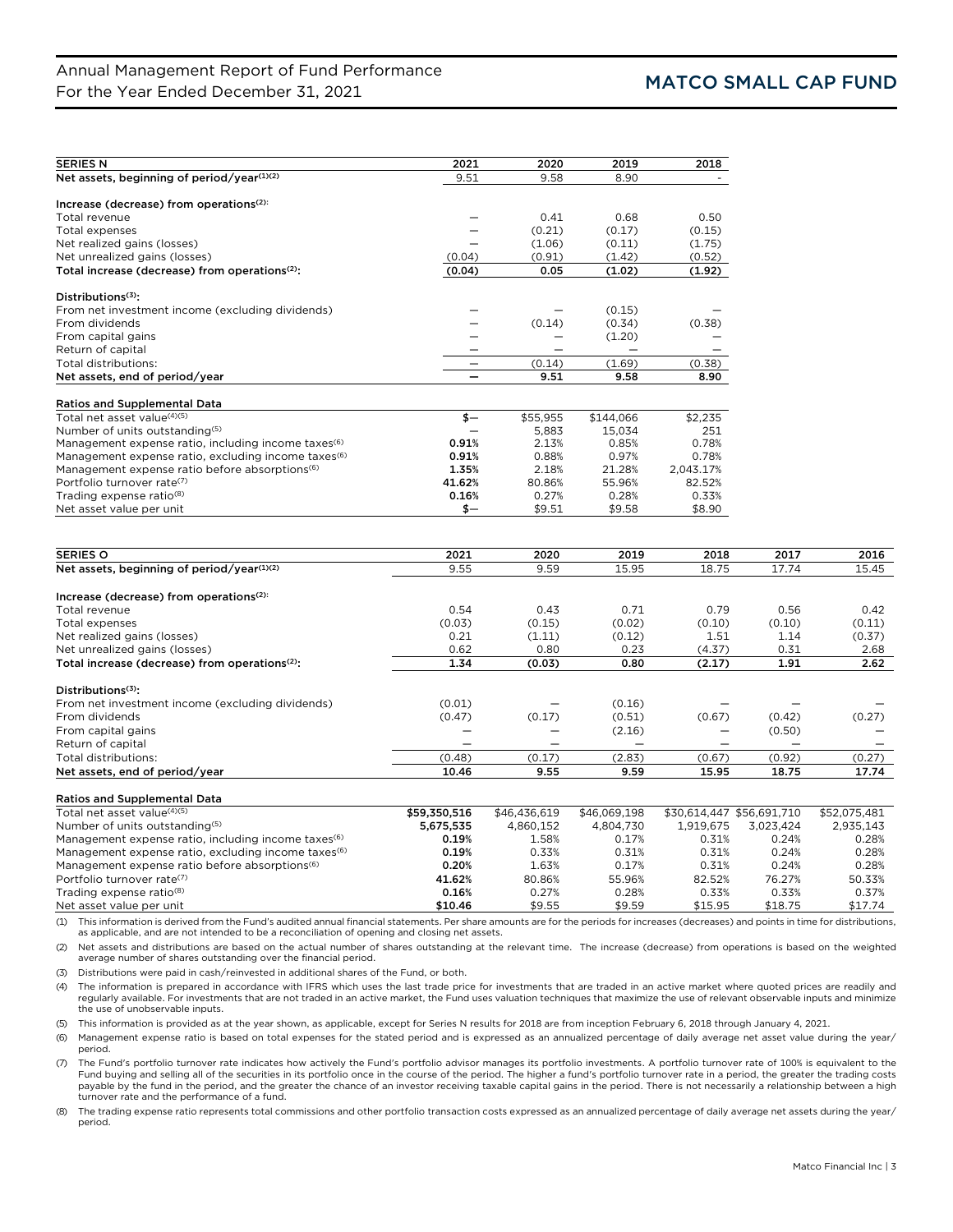# Management Fees

The annual management fee rates, exclusive of sales taxes, are 2.00%, 1.25% and 0.65% for Series A, F and N respectively. No management fees are charged directly to Series O.

During the year ended December 31, 2021, management fees totaled \$77,370 (year ended December 31, 2020 - \$61,262). Included in liabilities at December 31, 2021 is \$6,212 (December 31, 2020 - \$5,575) in respect of these fees.

All management fees paid by Series F and N were applied to cover portfolio management and other services provided to the Fund by the Manager. No such fees were used to pay for external portfolio advisory fees, trailing or other sales commissions. Of management fees paid on Series A, 50.00% were used to pay for trailing and other dealer sales commissions, the remaining 50.00% covered portfolio management and other services provided to the Fund by the Manager.

# PAST PERFORMANCE

This section shows how the Fund has performed in the past. The performance information shown assumes that all distributions made by the investment fund in the periods shown were reinvested in additional securities of the Fund. The performance information does not take into account: sales, redemption, and distribution or other optional charges, that would have reduced returns or performance. The past performance of the Fund is not necessarily an indication of how it will perform in the future.

## Year-By-Year Returns

The bar charts that follow show the performance of each series of the Fund for the ten most recently completed financial years. The charts show, in percentage terms, how an investment made on January 1 would have increased or decreased by December 31<sup>st</sup> of the fiscal year (except 2018 as noted below).



\*The rate of return for 2018 is for the year ended December 31, 2018 except for Series N, which is from February 6, 2018 to December 31, 2018.

# Annual Compound Returns

|                  | <b>Series A</b> | <b>Series F</b> | Series N* | Series O | iShares S&P/TSX<br>SmallCap Index ETF <sup>-</sup> |
|------------------|-----------------|-----------------|-----------|----------|----------------------------------------------------|
| 1 Year           | 12.4%           | 13.2%           | $(0.4\%)$ | 14.7%    | 20.2%                                              |
| 3 Year           | $.1\%$          | $.9\%$          | -         | 9.3%     | 16.5%                                              |
| 5 Year           | 3.0%            | 3.8%            |           | 5.2%     | 5.9%                                               |
| 10 Year          | 6.8%            | $.6\%$          | -         | 9.0%     | 4.9%                                               |
| Since Inception* |                 |                 | 1.3%      |          | 5.1%                                               |

+Since inception returns for Series F, and Series O, respectively are from March 1, 2010, and March 17, 2010, respectively.

\*The since inception return for Series N, is from February 6, 2018 though January 4, 2021.

~The Fund benchmark is iShares S&P/TSX SmallCap Index ETF. Given Matco's private client investor base, who often look at ETFs as a substitute for active investment solutions, the ETF better fulfills the investable portion of the benchmark suitability criteria. Matco has chosen to be consistent across all mandates by benchmarking against ETFs for this reason.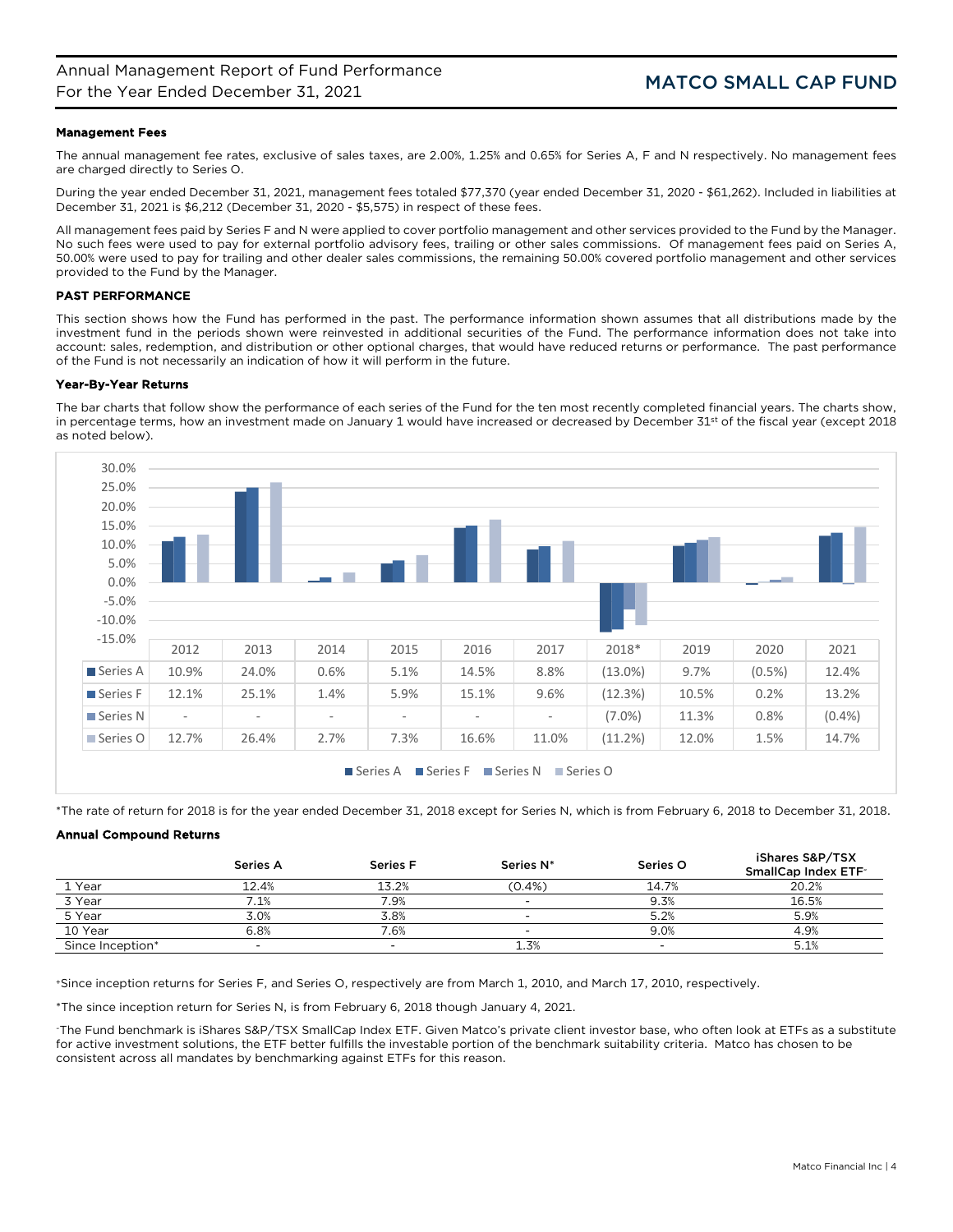# SUMMARY OF INVESTMENT PORTFOLIO

| <b>Sector Allocation</b>       | % of Net Asset Value |
|--------------------------------|----------------------|
| Materials                      | 17.2                 |
| Financials                     | 21.6                 |
| Industrials                    | 11.6                 |
| <b>Real Estate</b>             | 9.2                  |
| <b>Communication Services</b>  | 8.5                  |
| <b>Consumer Discretionary</b>  | 6.4                  |
| Information Technology         | 5.9                  |
| <b>Equity Funds</b>            | 3.3                  |
| <b>Health Care</b>             | 2.8                  |
| <b>Consumer Staples</b>        | 2.8                  |
| Energy                         | 2.6                  |
| Cash                           | 7.7                  |
| Other Net Assets (Liabilities) | O.4                  |

| Top 25 Holdings                            | % of Net Asset Value |
|--------------------------------------------|----------------------|
| Tree Island Steel Ltd.                     | 4.1%                 |
| Leon's Furniture Ltd.                      | 3.9%                 |
| Intertape Polymer Group Inc.               | 3.7%                 |
| Chesswood Group Ltd.                       | 3.5%                 |
| Constellation Software Inc.                | 3.5%                 |
| Yellow Pages Ltd.                          | 3.4%                 |
| MCAN Mortgage Corp.                        | 3.4%                 |
| Global X US Infrastructure Development ETF | 3.3%                 |
| <b>Bridgemarg Real Estate Services</b>     | 3.3%                 |
| Richards Packaging Income Fund             | 3.3%                 |
| Bird Construction Inc.                     | 3.3%                 |
| Olympia Financial Group Inc.               | 3.3%                 |
| Western Forest Products Inc.               | 3.2%                 |
| Information Services Corp.                 | 3.0%                 |
| Firm Capital Mortgage Investment Corp.     | 2.9%                 |
| Labrador Iron Ore Royalty Corp.            | 2.9%                 |
| Goeasy Ltd.                                | 2.9%                 |
| Melcor Real Estate Investment Trust        | 2.9%                 |
| Transcontinental Inc.                      | 2.9%                 |
| Alaris Equity Partners Income              | 2.8%                 |
| Extendicare Inc.                           | 2.8%                 |
| The North West Co Inc.                     | 2.8%                 |
| First National Financial Corp.             | 2.8%                 |
| Calian Group Ltd.                          | 2.7%                 |
| Doman Building Materials Group Ltd.        | 2.7%                 |
| <b>Total Net Asset Value</b>               | \$65,188,641         |

The summary of investment portfolio may change due to ongoing portfolio transactions of the investment fund. A quarterly update is available on our website at [www.matcofinancialinc.com](http://www.matcofinancialinc.com/) or can be requested by calling 1.877.539.5743 or by writing to us at 350, 440-2nd Avenue SW, Calgary AB T2P 5E9.